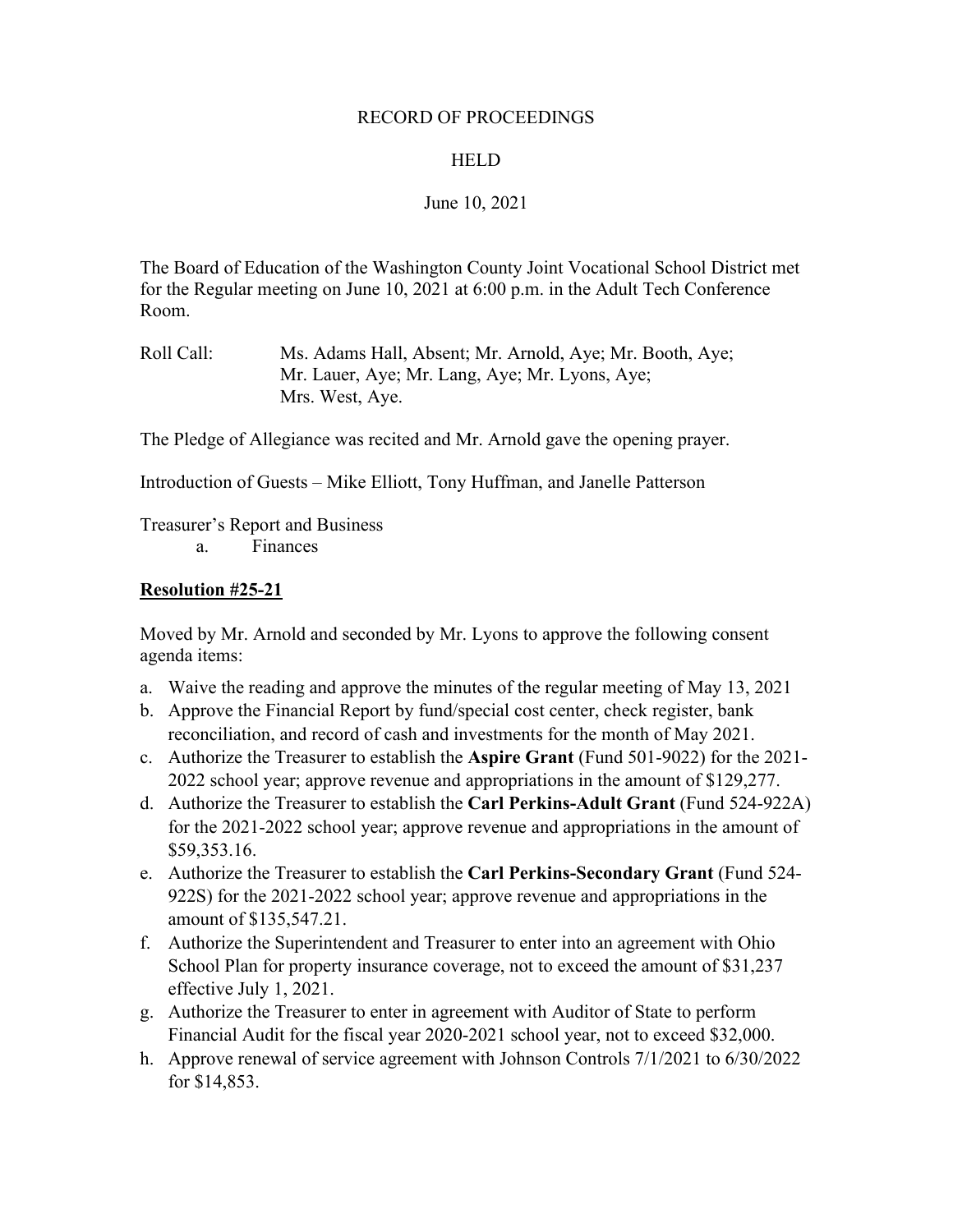Page 6273 Minutes – Washington County JVS District June 10, 2021

i. Authorize the Treasurer to increase revenue and appropriations for the **GEER Grant** (Fund 508-9021) in the amount of \$73,429.37.

Roll Call: Ms. Adams Hall, Absent; Mr. Arnold, Aye; Mr. Booth, Aye; Mr. Lauer, Aye; Mr. Lang, Aye; Mr. Lyons, Aye; Mrs. West, Aye. President West declared the resolution adopted.

Superintendent's Report and Business

- a. Honor  $Roll 4<sup>th</sup>$  Nine Weeks
- b. Summer Projects in progress include DCB Commons/Kitchen & Annex Boardroom
- c. Board Meeting, Monday, June 28<sup>th</sup> moved to 5:00 PM
- d. Transition/Placement Coordinator

## **Resolution #26-21**

Moved by Mr. Lauer and seconded by Mr. Booth to approve the following consent agenda items:

| <b>Secondary</b>            |                                      |                                 |  |
|-----------------------------|--------------------------------------|---------------------------------|--|
| Chris Palmer                | <b>LPDC</b>                          | Time sheet $\omega$ hourly rate |  |
| Lynette Snyder              | <b>LPDC</b>                          | Time sheet $\omega$ hourly rate |  |
| <b>Ben Schenkel</b>         | <b>LPDC</b>                          | Time sheet $(a)$ hourly rate    |  |
| Chad Barth                  | Auto Collision Repair &              | 5 days*                         |  |
|                             | Refinishing                          |                                 |  |
| Phyllis Boyd                | Cosmetology                          | 5 days                          |  |
| <b>Stacy Bradford</b>       | Office Assistant to the School       | 50 hours                        |  |
|                             | Counselors                           |                                 |  |
| William Cieslewski          | <b>Intervention Specialist</b>       | 2 days                          |  |
| Lauren Copen                | Sports Medicine & Exercise           | 2 days                          |  |
|                             | Science                              |                                 |  |
| Shari Elfline               | <b>Graduation Pathway Specialist</b> | 2 days                          |  |
| Anastasia Elliott           | School Counselor/Foster Care         | 15 days                         |  |
|                             | Liaison                              |                                 |  |
| Ken Gebhart                 | Building Technology &                | 5 days                          |  |
|                             | Carpentry                            |                                 |  |
| <b>Charles Brian Kittle</b> | <b>Intervention Specialist</b>       | 2 days                          |  |
| Jason Lipot                 | Landscape Construction &             | 7 days                          |  |
|                             | <b>Turf Management</b>               |                                 |  |
| Melissa Morris              | <b>Intervention Specialist</b>       | 2 days                          |  |
| Tamara O'Connor             | Science                              | 2 days                          |  |
| Tatum Poggiali              | English                              | 5 days*                         |  |

a. Approve the following supplemental contracts for 2021-2022 school year: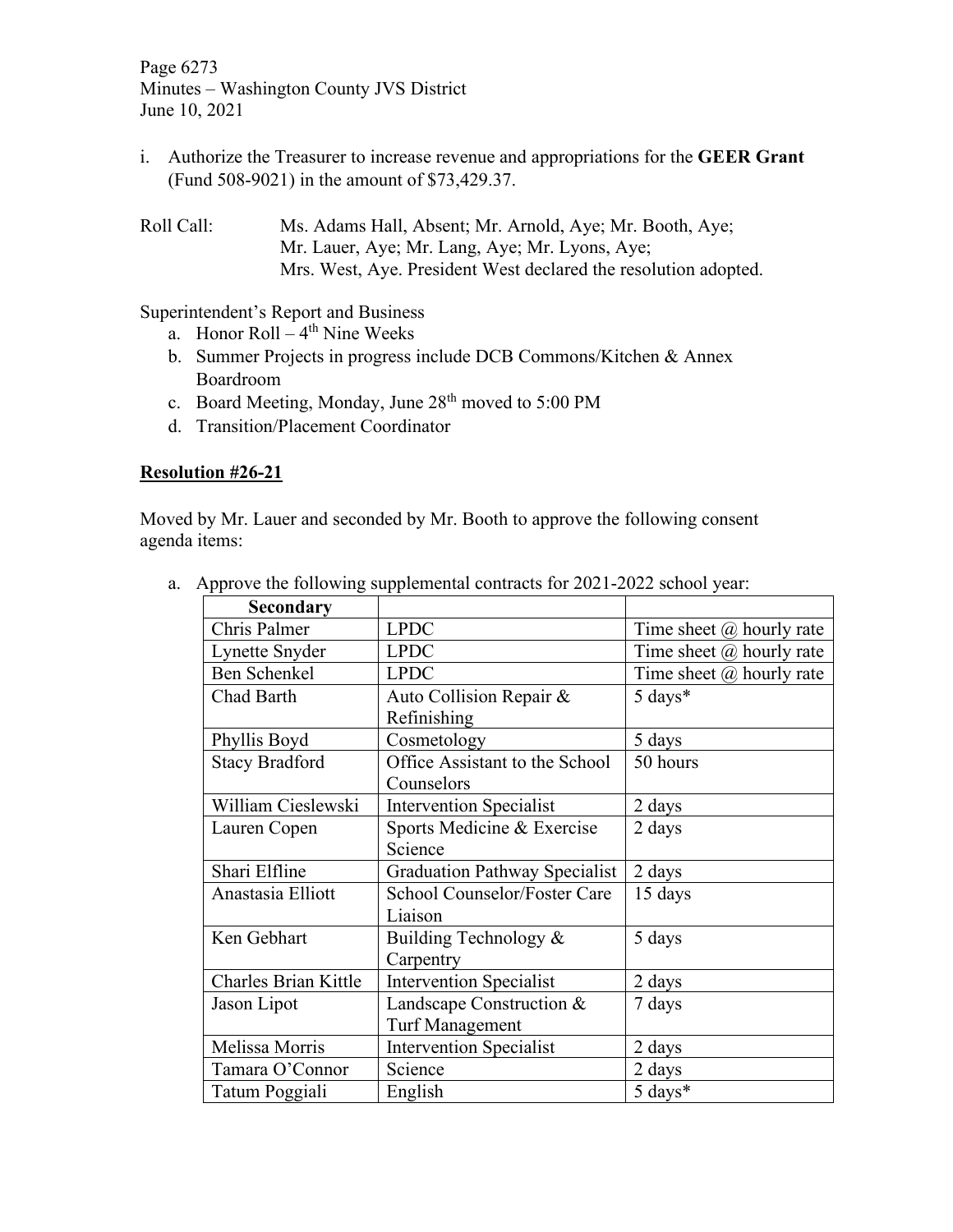Page 6274 Minutes – Washington County JVS District June 10, 2021

| Cynthia        | School Counselor/Homeless      | 15 days            |
|----------------|--------------------------------|--------------------|
| Schwendeman    | Liaison                        |                    |
| Secondary      |                                |                    |
| Lynette Snyder | Digital Marketing              | 2 days             |
| Bobbi Webb     | <b>Social Studies</b>          | $3 \text{ days}^*$ |
| Deana Wolfe    | <b>Intervention Specialist</b> | 2 days             |

\*Per Article 7.05 Extended Service Schedule, – Teacher granted up to five (5) extended days for  $2<sup>nd</sup>$  year.

b. Approve Resident Educator allocation for July 1, 2021 through June 30, 2022 per Article 11.08 Tuition Reimbursement, H:

| <b>Resident Educator:</b> |                             |         |
|---------------------------|-----------------------------|---------|
| Kimberly Miller           | Fourth Year – Bowling Green | \$3,000 |
| Phyllis Boyd              | Third Year – Rio Grande     | \$3,000 |
| Chad Barth                | Second Year – Rio Grande    | \$3,000 |

c. Employ the following instructors for Summer School program ending June 24, 2021:

| <b>Name</b>          | Rate/Hr. | <b>Effective</b> |
|----------------------|----------|------------------|
| William Cieslewski   | \$30.00  | June 2, 2021     |
| Shari Elfline        | \$30.00  | June 1, 2021     |
| Anastasia Elliott    | \$30.00  | June 1, 2021     |
| Charles Brian Kittle | \$30.00  | June 1, 2021     |
| Melissa Morris       | \$30.00  | June 3, 2021     |
| Cynthia Schwendeman  | \$30.00  | June 2, 2021     |
| Chelsea Warren       | \$30.00  | June 7, 2021     |

d. Employ the following part-time Adult Technical Training instructors for the year ending June 30, 2022:

| <b>Name</b>    | Area                          | Rate/Hr. | <b>Effective</b> |
|----------------|-------------------------------|----------|------------------|
| Gene Bartlett  | <b>CDL</b>                    | \$30.00  | July 1, 2021     |
| Sam Brookover  | <b>DIT</b>                    | \$46.00  | July 1, 2021     |
| Sam Brookover  | <b>HVAC-R</b>                 | \$32.00  | July 1, 2021     |
| Jeff DeLong    | <b>Chemical Technician</b>    | \$32.00  | July 1, 2021     |
| Jeff DeLong    | <b>DIT</b>                    | \$46.00  | July 1, 2021     |
| Jeff DeLong    | <b>Industrial Maintenance</b> | \$32.00  | July 1, 2021     |
|                | Mechanic                      |          |                  |
| Hannah Easton  | <b>Medical Billing</b>        | \$20.80  | July 1, 2021     |
|                | Specialist                    |          |                  |
| Hannah Easton  | Phlebotomy                    | \$20.80  | July 1, 2021     |
| Teresa Gibson  | <b>Chemical Operator</b>      | \$29.00  | July 1, 2021     |
| Teresa Gibson  | <b>Chemical Technician</b>    | \$29.00  | July 1, 2021     |
| Charles "Brad" | <b>Industrial Maintenance</b> | \$26.00  | July 1, 2021     |
| Griffin        | Mechanic                      |          |                  |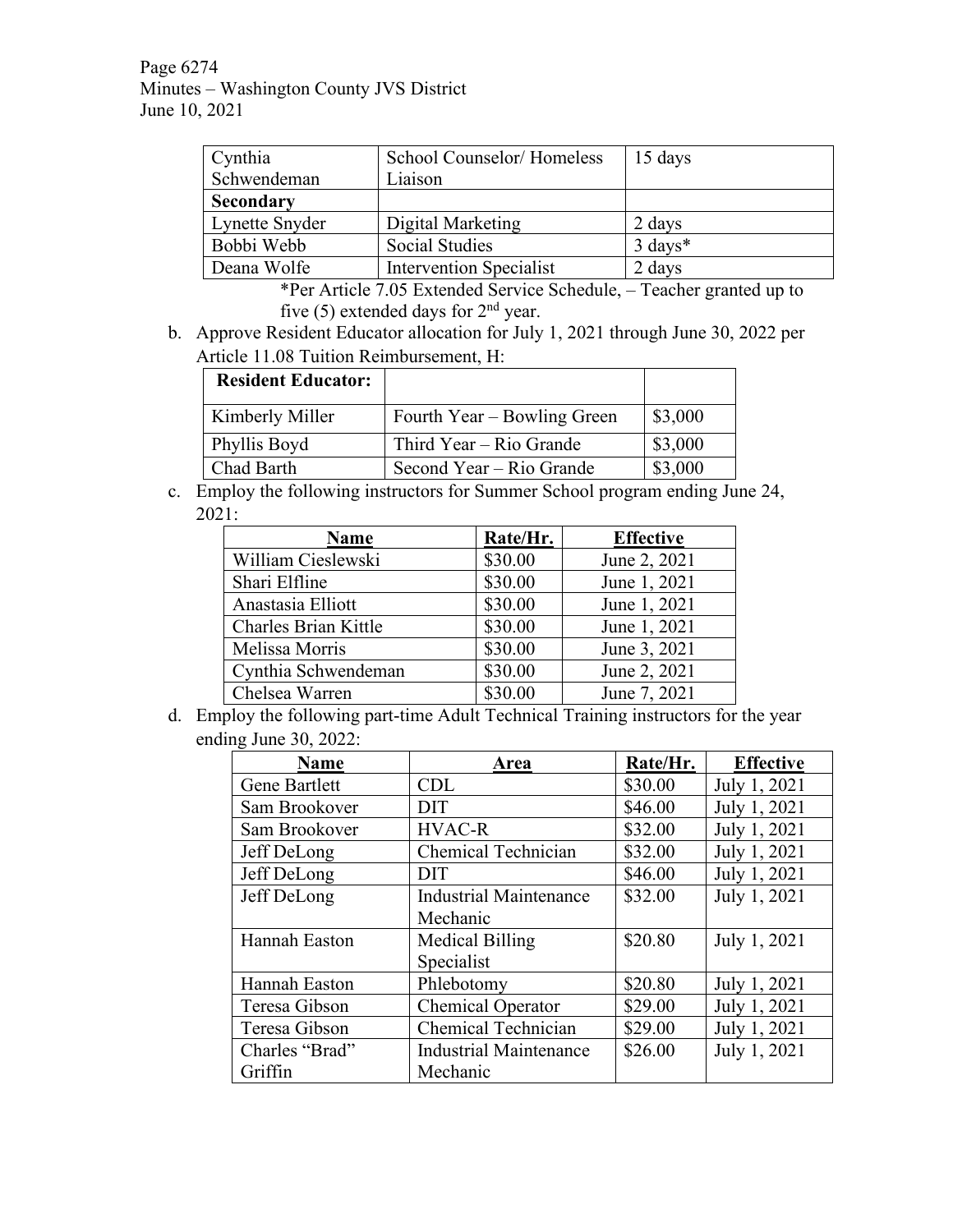Page 6275 Minutes – Washington County JVS District June 10, 2021

| Charles "Brad"          | Instrumentation &             | \$26.00 | July 1, 2021 |
|-------------------------|-------------------------------|---------|--------------|
| Griffin                 | Electricity                   |         |              |
| <b>Ashley Hardesty</b>  | Aspire                        | \$21.60 | July 1, 2021 |
| <b>Ashley Hardesty</b>  | Medical Assistant             | \$21.60 | July 1, 2021 |
| <b>Ashley Hardesty</b>  | <b>Medical Billing</b>        | \$21.60 | July 1, 2021 |
|                         | Specialist                    |         |              |
| <b>Ashley Hardesty</b>  | <b>STNA</b>                   | \$21.60 | July 1, 2021 |
| Earnest "Pat" Hulsey    | <b>DIT</b>                    | \$44.00 | July 1, 2021 |
| Earnest "Pat" Hulsey    | Instrumentation &             | \$30.00 | July 1, 2021 |
|                         | Electricity                   |         |              |
| Sherman Koons           | Adult Diploma Program         | \$24.80 | July 1, 2021 |
| <b>Sherman Koons</b>    | Aspire                        | \$24.80 | July 1, 2021 |
| <b>Stephen McIntire</b> | <b>Chemical Operator</b>      | \$29.00 | July 1, 2021 |
| <b>Stephen McIntire</b> | <b>DIT</b>                    | \$43.00 | July 1, 2021 |
| Teresa Ott              | Aspire                        | \$20.80 | July 1, 2021 |
| Coy Rosenlieb           | <b>DIT</b>                    | \$46.00 | July 1, 2021 |
| Coy Rosenlieb           | <b>Industrial Maintenance</b> | \$32.00 | July 1, 2021 |
|                         | Mechanic                      |         |              |
| Coy Rosenlieb           | Welding                       | \$32.00 | July 1, 2021 |
| Jennifer Shoup          | Medical Assistant             | \$20.80 | July 1, 2021 |
| Kayla Theiss            | <b>Surgical Technologist</b>  | \$20.80 | July 1, 2021 |
| Darrell Veyon           | <b>Chemical Operator</b>      | \$32.00 | July 1, 2021 |
| Darrell Veyon           | Chemical Technician           | \$32.00 | July 1, 2021 |
| Darrell Veyon           | <b>DIT</b>                    |         | July 1, 2021 |
| Darrell Veyon           | <b>Industrial Maintenance</b> | \$32.00 | July 1, 2021 |
|                         | Mechanic                      |         |              |
| John Whitacre           | <b>DIT</b>                    | \$43.00 | July 1, 2021 |
| John Whitacre           | <b>Industrial Maintenance</b> | \$29.00 | July 1, 2021 |
|                         | Mechanic                      |         |              |
| Lacey Wilson            | <b>Medical Assistant</b>      | \$22.40 | July 1, 2021 |
| <b>Brian Wise</b>       | <b>CDL</b>                    | \$28.00 | July 1, 2021 |

e. Employ the following part-time Adult Technical Training non-instructors for the year ending June 30, 2022:

| <b>Name</b>         | <b>Area</b>                 | Rate/Hr. | <b>Effective</b> |
|---------------------|-----------------------------|----------|------------------|
| Mary Ashley Diamond | Aspire Manager              | \$26.68  | July 1, 2021     |
| Mary Ashley Diamond | <b>Ohio Options Manager</b> | \$26.68  | July 1, 2021     |
| Cynthia Schwendeman | Counselor                   | \$30.00  | July 1, 2021     |
| Kayla Theiss        | Surgical Technologist       | \$23.00  | July 1, 2021     |
|                     | Support                     |          |                  |

f. Employ the following substitute teachers at a rate of \$125/per day for 2021-2022 school year: Phillip Foreman, Gayle King, Donna Matheny, Lisa Mills, Sue Price, Karen Schramm, Alexandria Skinner and Ann Stewart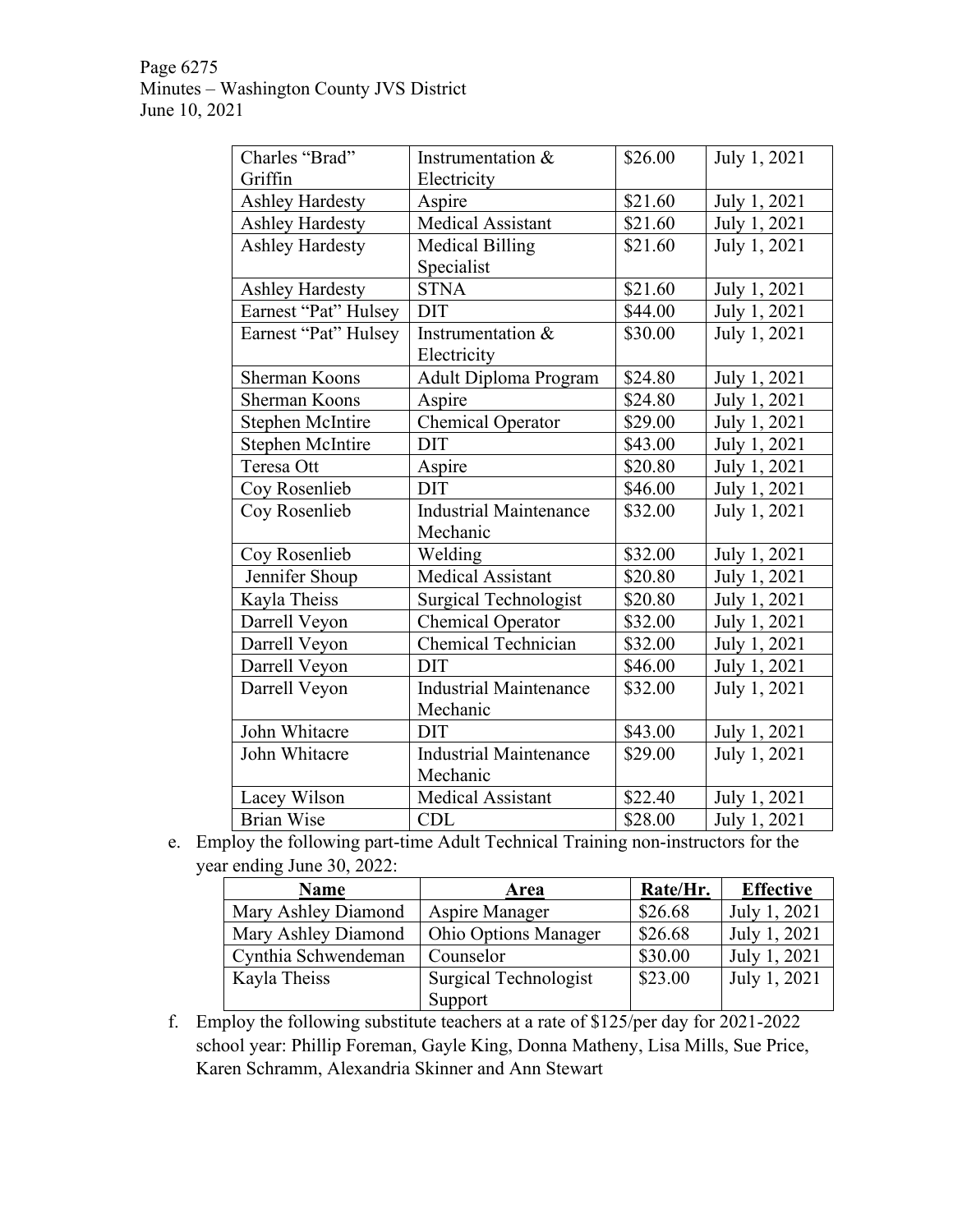Page 6276 Minutes – Washington County JVS District June 10, 2021

- g. Approve workbook "Technology for Success Microsoft Office 365 & Office 2019" – ISBN 9780357025680 Cengage and textbook "Marketing" – ISBN 9780357135747 Cengage for Digital Marketing program.
- Roll Call: Ms. Adams Hall, Absent; Mr. Arnold, Aye; Mr. Booth, Aye; Mr. Lauer, Aye; Mr. Lang, Aye; Mr. Lyons, Aye; Mrs. West, Aye. President West declared the resolution adopted.

# **Resolution #27-21 – Approve Job Description & Salary Schedule for Transition/Placement Coordinator**

Moved by Mr. Arnold and seconded by Mr. Lauer to adopt the following resolution:

BE IT RESOLVED, That the following job description and salary schedule for Transition/Placement Coordinator be approved as submitted by the Superintendent:

## *Transition/Placement Coordinator*

| Step 1   | Step 2   | Step 3   | Step 4   | Step 5   | Step 6   | Step 10  |
|----------|----------|----------|----------|----------|----------|----------|
| 42,767   | 45,371   | 46.486   | 47,599   | 48,716   | 49,831   | 50,947   |
| \$26.038 | \$27.623 | \$28.302 | \$28.979 | \$29.660 | \$30.339 | \$31.018 |

Annual rate is based on 219-days, thirty-seven and one-half (37 ½) hours per week. 1,642.5

Roll Call: Ms. Adams Hall, Absent; Mr. Arnold, Aye; Mr. Booth, Aye; Mr. Lauer, Aye; Mr. Lang, Aye; Mr. Lyons, Aye; Mrs. West, Aye. President West declared the resolution adopted.

## **Resolution #28-21 – Accept Retirement of Carol Radabaugh**

Moved by Mr. Arnold and seconded by Mr. Booth to approve the following resolution:

WHEREAS, Carol Radabaugh, with 31 years of service at the Career Center has requested to be released from her contract of employment for retirement purposes by way of her letter of retirement effective June 30, 2021; and

BE IT RESOLVED, That under the provisions of ORC 3319.15, the resignation be accepted; and,

BE IT FURTHER RESOLVED, That severance pay be provided under the provisions of his contract; and,

BE IT FURTHER RESOLVED, That the Board of Education commends him for his public service rendered, commitment to students, and loyalty to the school and the community; and,